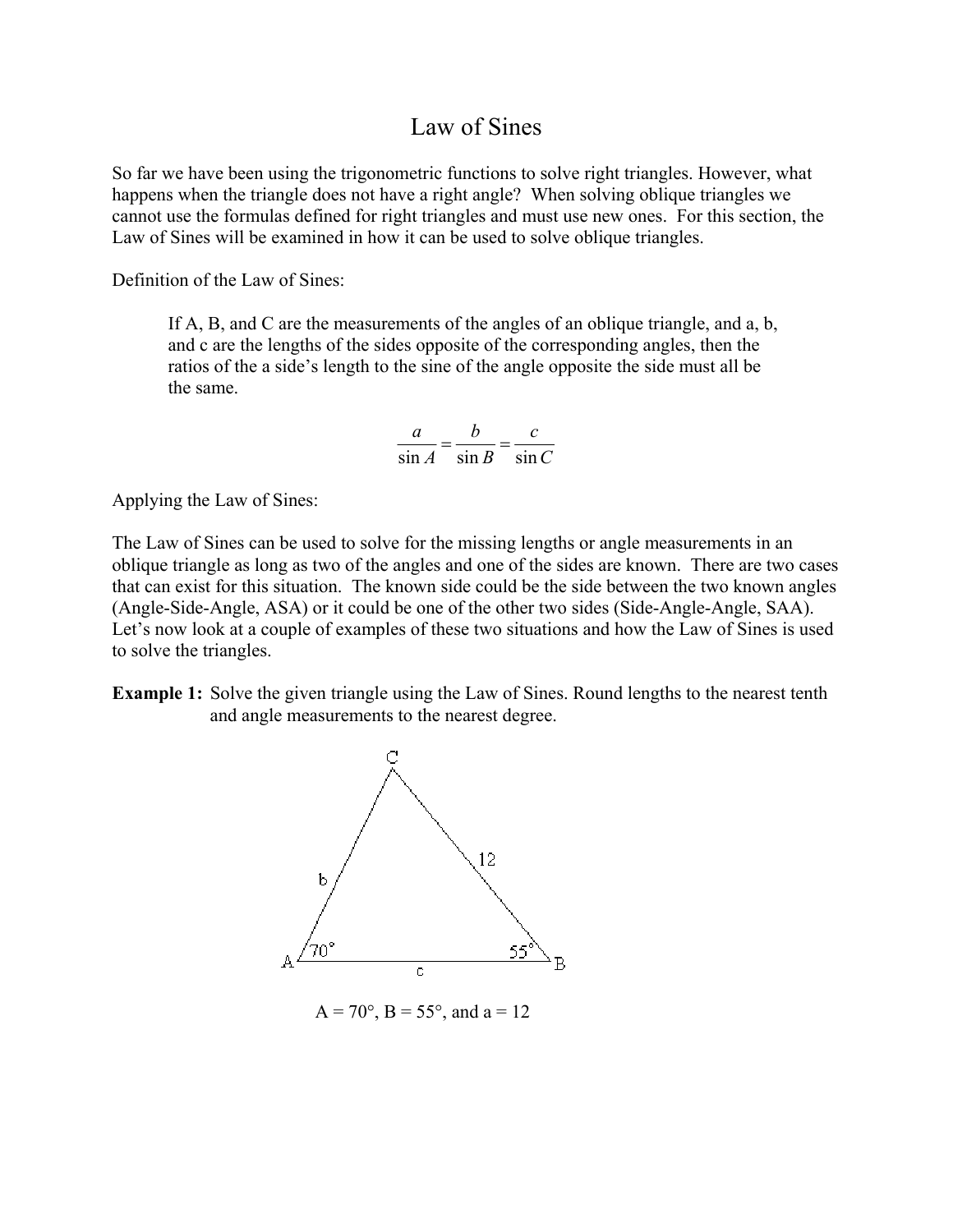### **Example 1 (Continued):**

Solution:

Find angle C

 The sum of the angles of a triangle must equal 180° so C would be the difference between 180° and the sum of the other two angles.

 $A + B + C = 180^{\circ}$  $70^{\circ} + 55^{\circ} + C = 180^{\circ}$  $C = 180^{\circ} - 125^{\circ}$  $C = 55^{\circ}$ 

Find side b

 Since we are given angle A and side a we will use these in our ratio setup to find side b.

$$
\frac{a}{\sin A} = \frac{b}{\sin B}
$$

$$
\frac{12}{\sin 70^\circ} = \frac{b}{\sin 55^\circ}
$$

$$
\frac{12 \sin 55^\circ}{\sin 70^\circ} = b
$$

$$
b \approx 10.5
$$

Find side c

 Even though we just found side b you will still want to use the measurement that were given to us in the problem. The length of side b is an approximated value and will not produce as good of an answer as the known values for side a and angle A.

$$
\frac{a}{\sin A} = \frac{c}{\sin C}
$$

$$
\frac{12}{\sin 70^\circ} = \frac{c}{\sin 55^\circ}
$$

$$
\frac{12 \sin 55^\circ}{\sin 70^\circ} = c
$$

$$
c \approx 10.5
$$

Since angles B and C are the same the lengths of sides b and c will also be the same.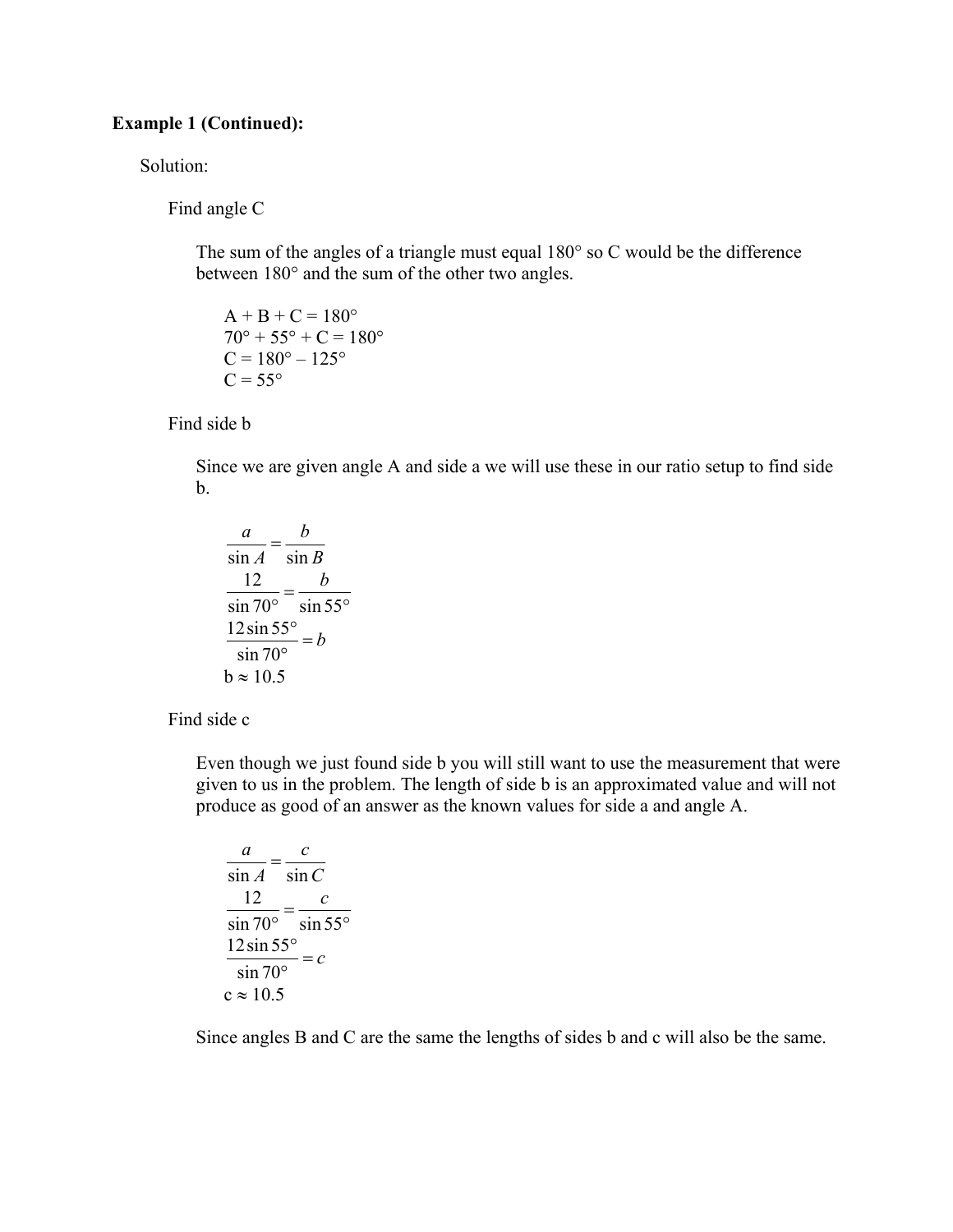**Example 2:** Solve the given triangle using the Law of Sines. Round lengths to the nearest tenth and angle measurements to the nearest degree.



$$
A = 35^{\circ}
$$
,  $B = 25^{\circ}$ , and  $c = 68$ 

Solution:

Find angle C

$$
A + B + C = 180^{\circ}
$$
  
35° + 25° + C = 180°  
C = 180° - 60°  
C = 120°

Find side b

 Since we know the exact measurements for side c and angle C we will use these in our ratio setup to find side b.

$$
\frac{c}{\sin C} = \frac{b}{\sin B}
$$

$$
\frac{68}{\sin 120^\circ} = \frac{b}{\sin 25^\circ}
$$

$$
\frac{68 \sin 25^\circ}{\sin 120^\circ} = b
$$

$$
b \approx 33.2
$$

Find side a

$$
\frac{a}{\sin A} = \frac{c}{\sin C}
$$

$$
\frac{a}{\sin 35^\circ} = \frac{68}{\sin 120^\circ}
$$

$$
a = \frac{68 \sin 35^\circ}{\sin 120^\circ}
$$

$$
a \approx 45.0
$$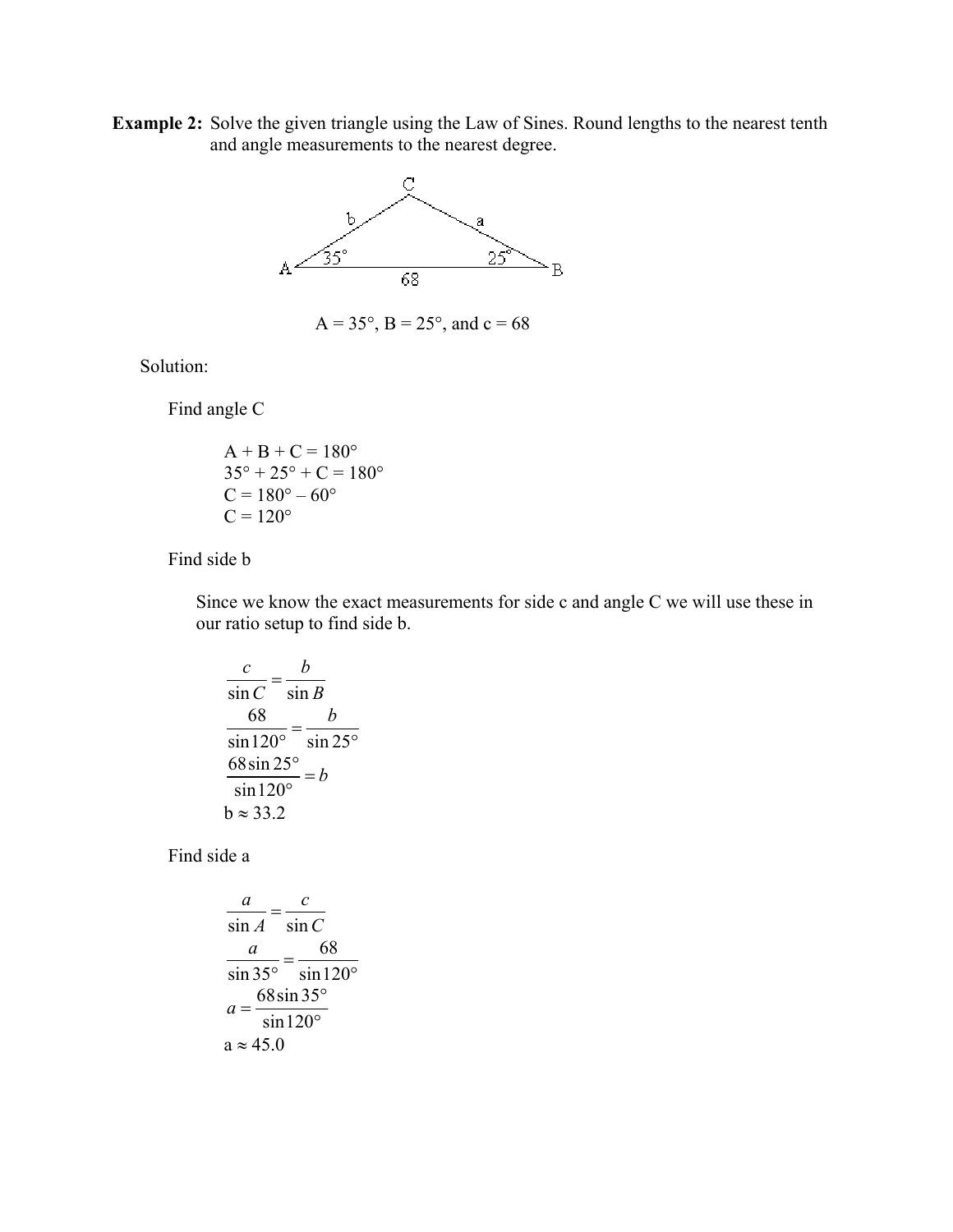In the two previous cases, ASA and SAA, the Law of Sines can be used to solve the triangles without any problems. However, there is a third case where the Law of Sines might be able to be used depending on the height of the triangle. This last case is called the Ambiguous Case because in some situations it is not possible to use the Law of Sines to solve the triangle or you may get more than one answer. This case is where two of the lengths of the sides are known and one of the angle's measurements is known but not the angle made up by the two sides (Side-Side-Angle, SSA).

Possible SSA situations  $(h = b \sin A)$ 



 $a < b$  and  $a < h$  a  $\lt$  b but  $a > h$ 

**Example 3:** Determine whether the given measurements produce one triangle, two triangles, or no triangle. If a triangle is formed then solve the triangle (or triangles) rounding the sides to the nearest tenth and the angles to the nearest degree.

$$
b = 100
$$
 m,  $a = 60$  m, and  $\angle A = 28^{\circ}$ 

Solution:

Find the height (h) of the triangle

$$
h = b \sin A
$$
  
h = 100 sin 28°  

$$
h \approx 46.9 \text{ m}
$$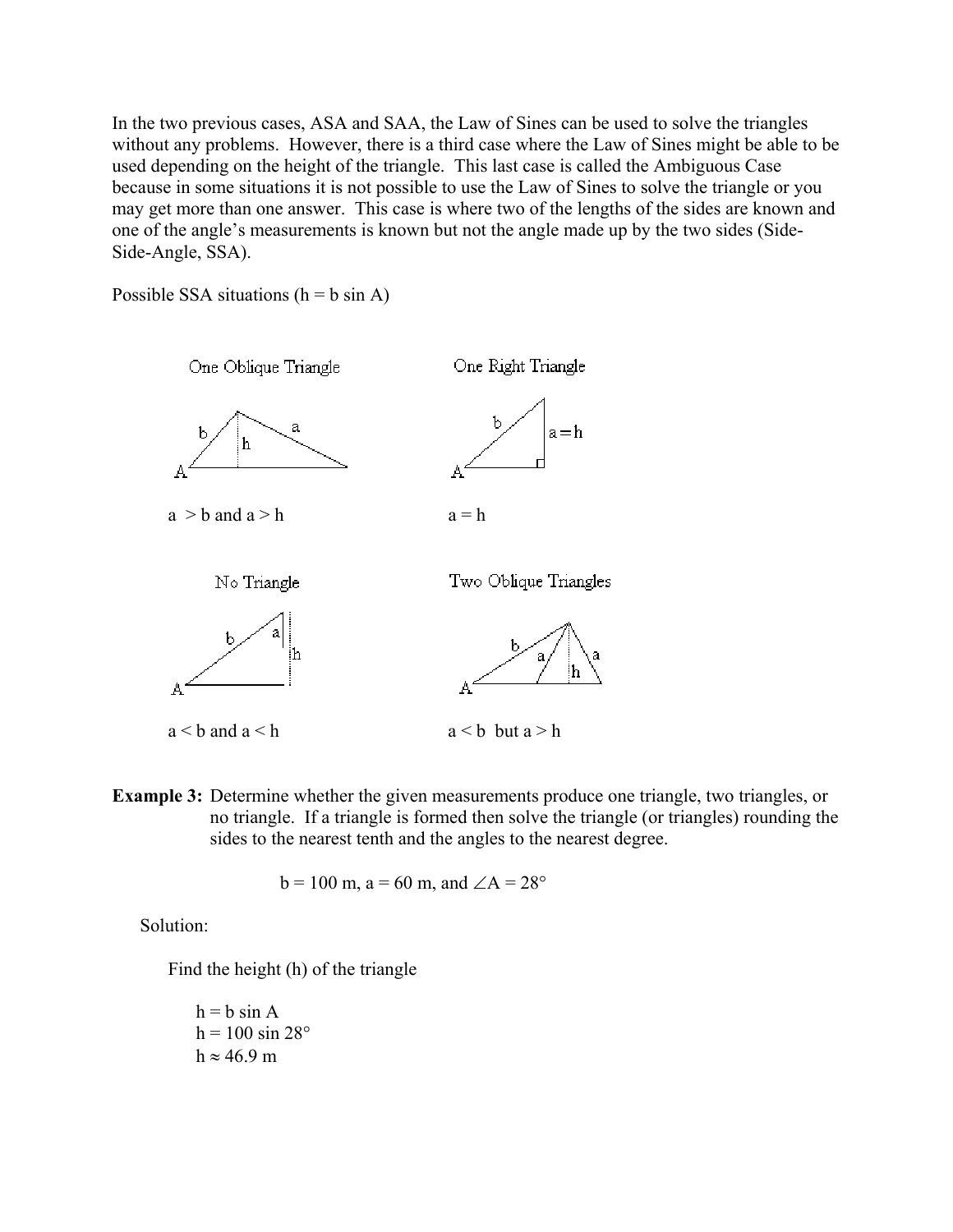## **Example 3 (Continued):**

Identify the case that applies (1 triangle, 2 triangles, or no triangle)

Compare sides a and b:  $60 \text{ m} < 100 \text{ m}$ Compare side a and h:  $60 \text{ m} > 46.9 \text{ m}$ 

Since side a is greater than the height but less than side b there will be 2 possible triangles formed.



Find  $B_1$  and  $B_2$ 

 $\frac{a}{\sin A} = \frac{b}{\sin B}$  $\frac{60}{\sin 28^\circ} = \frac{100}{\sin B}$ 60 sin  $B = 100 \sin 28^\circ$  $\sin B = \frac{100 \sin 28^{\circ}}{100 \sin 28^{\circ}}$ 60  $B \approx 51^{\circ}$  $B_1 \approx 51^\circ$ 

The sum of  $B_1$  and  $B_2$  must be 180 $\degree$  since they would form a straight line.

$$
B_2 \approx 180^\circ - 51^\circ
$$
  
B<sub>2</sub>  $\approx 129^\circ$ 

The two triangles would be:

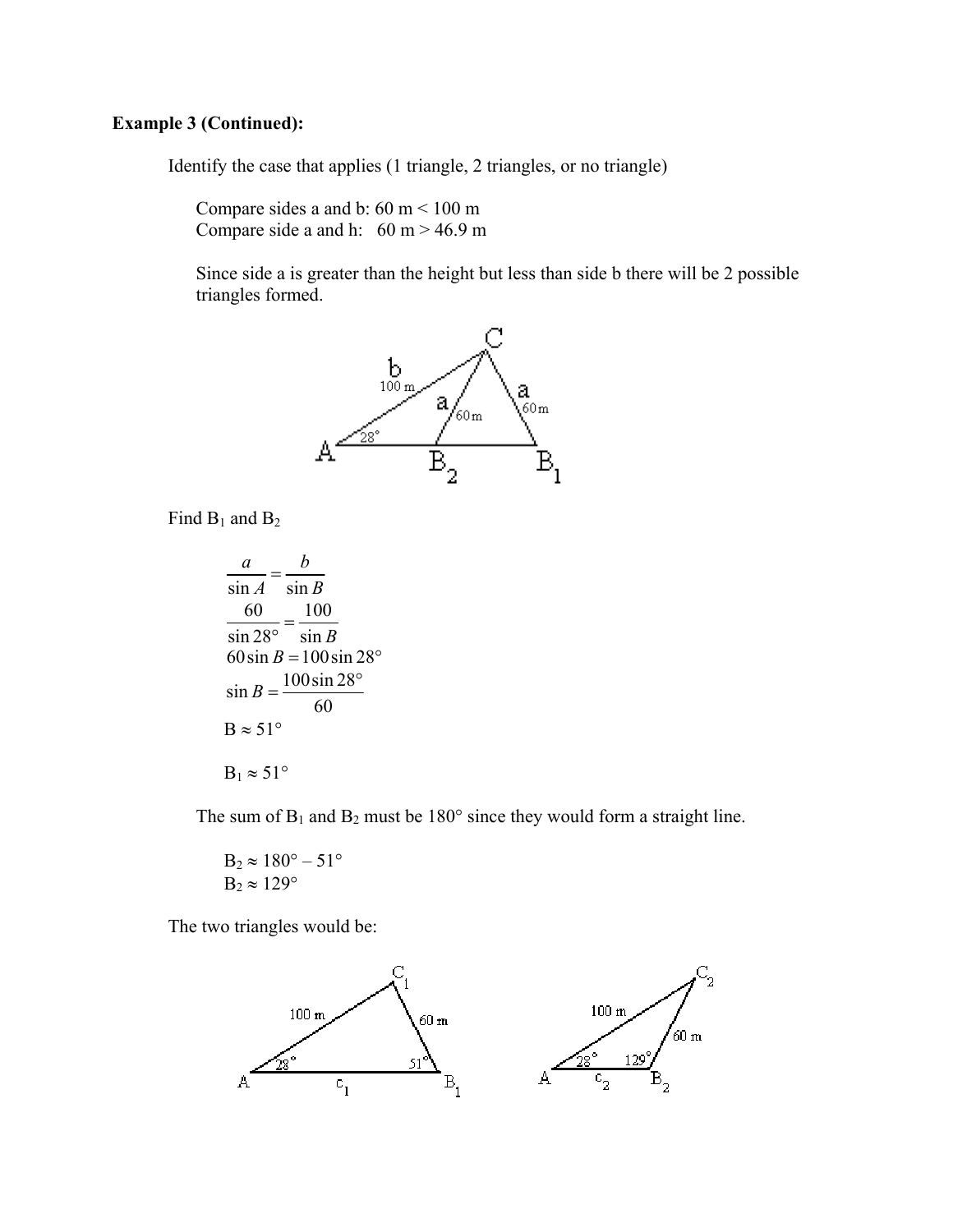#### **Example 3 (Continued):**

Find the angles  $C_1$  and  $C_2$ 

Subtract the sum of other two angles from 180°

 $C_1 = 180^\circ - A - B_1$  $C_1 \approx 180^{\circ} - 28^{\circ} - 51^{\circ}$  $C_1 \approx 101^\circ$  $C_2 = 180^\circ - A - B_2$  $C_2 \approx 180^\circ - 28^\circ - 129^\circ$  $C_2 \approx 23^\circ$ 

Find the sides  $c_1$  and  $c_2$ 

| a                                | a                               |
|----------------------------------|---------------------------------|
| $\sin A$                         | $\sin C_2$                      |
| $\sin C_1$                       | $\sin A$                        |
| 60                               | 60                              |
| $\sin 28^\circ$ $\sin 101^\circ$ | $\sin 28^\circ$ $\sin 23^\circ$ |
| 60 $\sin 101^\circ$              | $60 \sin 23^\circ$              |
| $\approx c_{1}$                  | $\approx c_2$                   |
| $\sin 28^\circ$                  | $\frac{1}{\sin 28^\circ}$       |
| $c_1 \approx 125.5 \text{ m}$    | $c_2 \approx 49.9$ m            |

The solutions are ∠B<sub>1</sub>  $\approx$  51°, ∠C<sub>1</sub>  $\approx$  101°, c<sub>1</sub>  $\approx$  125.5 m and ∠B<sub>2</sub>  $\approx$  129°, ∠C<sub>2</sub>  $\approx$  23°, c<sub>2</sub>  $\approx$  49.9 m.

**Example 4:** Determine whether the given measurements produce one triangle, two triangles, or no triangle. If a triangle is formed then solve the triangle (or triangles) rounding the sides to the nearest tenth and the angles to the nearest degree.

$$
b = 67
$$
 in,  $a = 48$  in, and  $\angle A = 60.5^{\circ}$ 

Solution:

Find the height (h) of the triangle

 $h = b \sin A$  $h = 67 \sin 60.5^{\circ}$  $h \approx 58.3$  in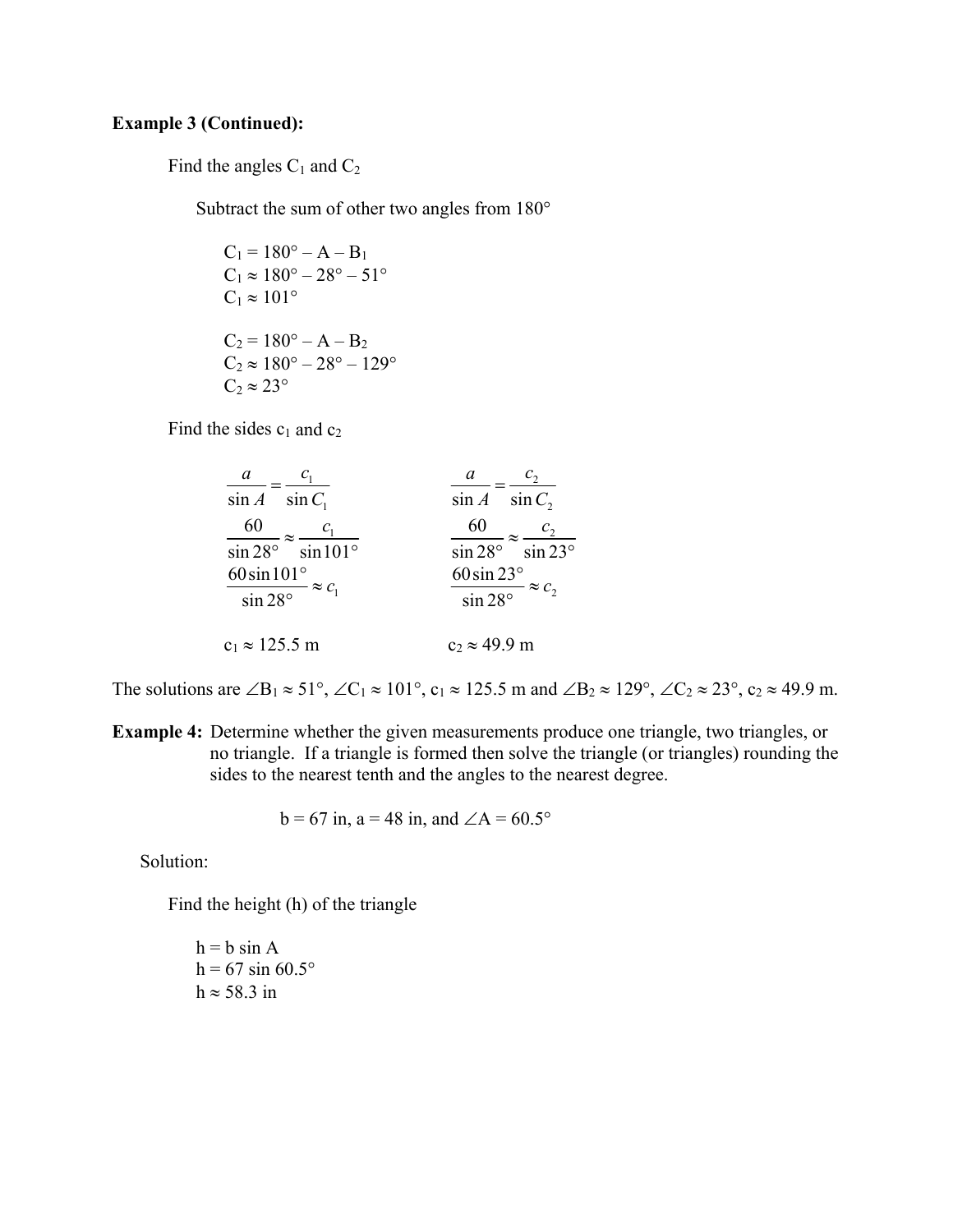#### **Example 4 (Continued):**

Identify the case that applies (1 triangle, 2 triangles, or no triangle)

Compare sides a and b:  $48 \text{ in} < 67 \text{ in}$ Compare side a and h:  $48 \text{ in} < 58.3 \text{ in}$ 

 Since side a is less than both the height and the length of side b there is no triangle formed. There is no solution for this problem since the length of side a is not long enough to form a triangle.

The Law of Sines can also be used to calculate the area of a triangle. The sine is equal to the length of the opposite side divided by the length of the hypotenuse. By drawing a line straight down for the height of the triangle, then height will become the opposite side.



We can then solve the equation formed from the sine of angle A for the height, h.

$$
\sin A = \frac{h}{b}
$$
  
b \times \sin A = \frac{h}{b} \times b  
b \sin A = h

Now we can substitute this into the formula for the area of a triangle.

$$
Area = \frac{1}{2} \times base \times height
$$
  
Area =  $\frac{1}{2} \times (c) \times (b \sin A)$   
Area =  $\frac{1}{2}bc \sin A$ 

Looking at the picture of the triangle you can see that the formula is one-half of the product of the sides b and c and the sine of the included angle. Using this general formula we can write the Area of the triangle in terms of the sine of any angle.

$$
Area = \frac{1}{2}bc\sin A = \frac{1}{2}ac\sin B = \frac{1}{2}ab\sin C
$$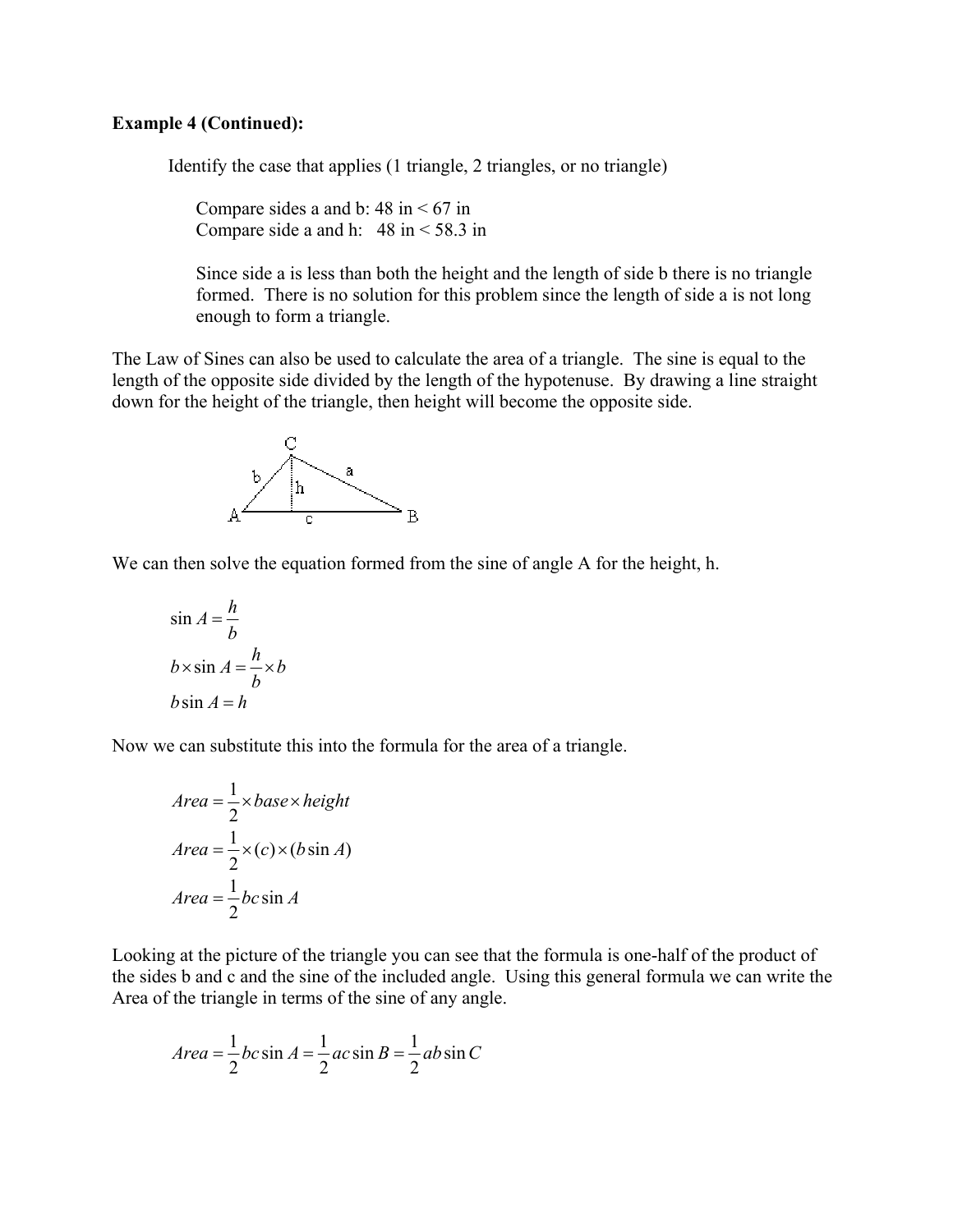**Example 5:** Find the area of the triangle having the given measurements. Round the area to the nearest square unit.

$$
a = 200
$$
 ft,  $b = 220$  ft, and  $\angle C = 40^{\circ}$ 

Solution:

Substitute the known values into the appropriate area equation

$$
Area = \frac{1}{2}ab\sin C
$$
  
Area =  $\frac{1}{2}(200\text{ ft})(220\text{ ft})\sin 40^\circ$   
Area =  $(22000\text{ ft}^2)\sin 40^\circ$   
Area \approx 14141.327 ft<sup>2</sup>

The area of the triangle is approximately 14,141 square feet.

The Law of Sines can also be used in application problems where the triangle formed is not a right triangle.

Using the line between them as a baseline, tower A reports the fire is at an angle of  $39^{\circ}$ , while tower B reports an angle of  $58^\circ$ . How far is the fire from tower B? **Example 6:** A fire is spotted by park rangers stationed in two towers that are 5 miles apart.

Solution:

Draw a diagram of the situation



Identify what needs to be found

We need to find the distance from the tower B to the fire at  $C$  which is represented by a. However, before we can find a, we need to find the measure of angle C.